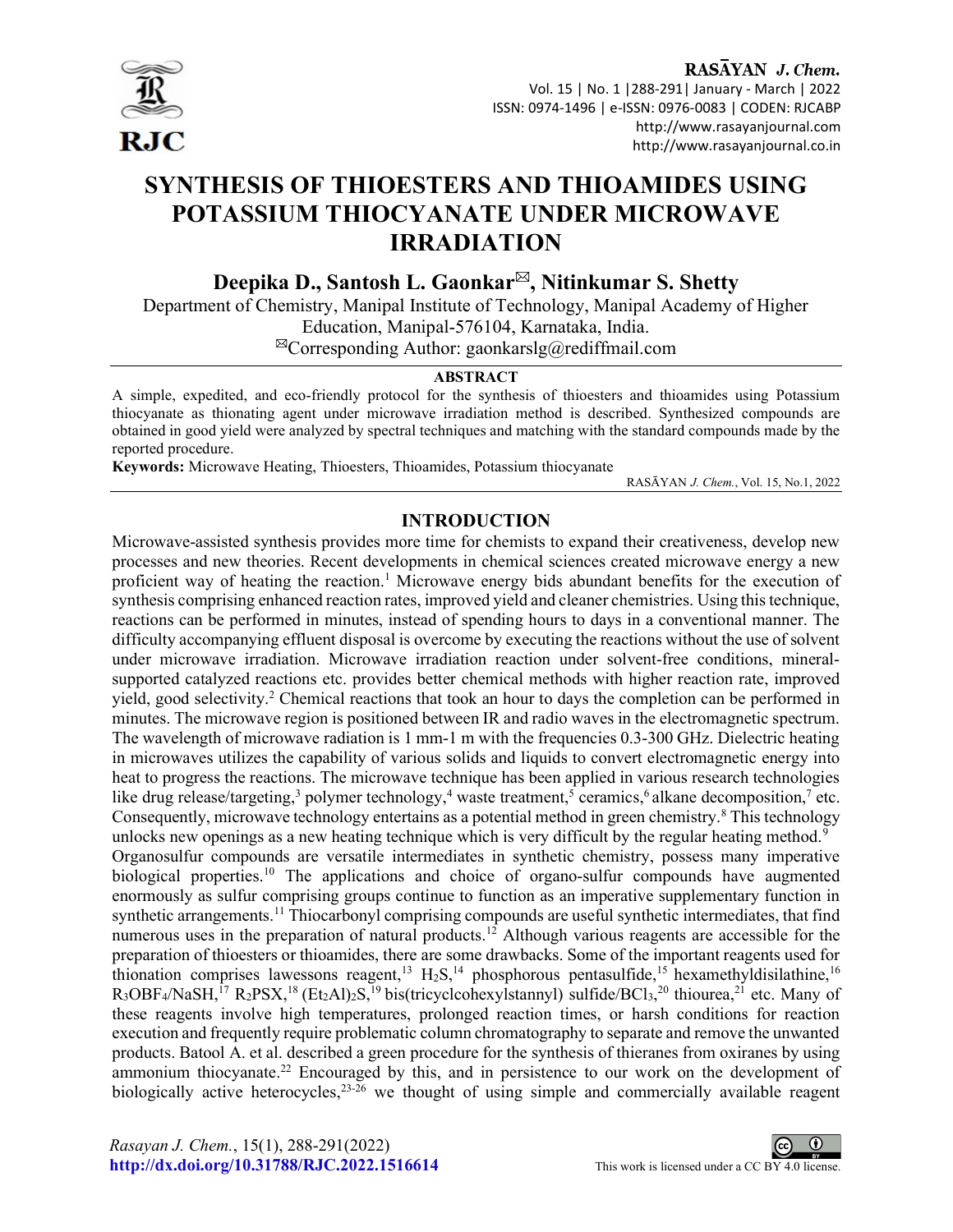potassium thiocyanate for the transformation of esters into thioesters by making use of microwave irradiation.

## EXPERIMENTAL

### Material and Methods

The FTIR spectra were performed on Shimadzu IR spectrometer-IRSpirit. <sup>1</sup>H NMR and <sup>13</sup>C NMR spectra were taken on Bruker AM 400 MHz and 100 MHz spectrometers respectively. TLC was checked on silica gel percolated plates of thickness 0.25 mm.

$$
R\begin{matrix}\n0 \\
2\n\end{matrix} + \begin{matrix} \text{KSCN} & \frac{\text{Microwave}}{2 \times 10 \text{ min}} \\
1\n\end{matrix} + \begin{matrix} \text{KOCN} \\ \text{R} \end{matrix}
$$

a. 
$$
Z =
$$
 OEt, b.  $Z = NH_2$ 

Scheme-1: Microwave-assisted Synthesis of thioesters/thioamides

## Microwave-assisted Synthesis of thioester/thioamide Synthesis of ethyl thiobenzoate (2aI)

Ethyl benzoate (1aI, 1.00 g, 6.67 mmol) and thiourea (1.51 g, 20 mmol) were taken in a microwave vessel and are mixed thoroughly. It was then inserted into a microwave synthesizer (400W) and irradiated for 10 min twice. The reaction mass was cooled to rt. The product formed was then extracted with dichloromethane and washed with distilled water. The organic layer after drying over anhy. Na<sub>2</sub>SO<sub>4</sub> and was evaporated in vacuo. The liquid remaining was distilled on an oil bath to yield 2aI as a colorless oil (1.0 g, 90%), bp 189-191 <sup>o</sup>C. IR (neat cm<sup>-1</sup>) v 2986 (CH), 1634 (C=S), 1594 (C=C), 1455; <sup>1</sup>H NMR  $(CDCI<sub>3</sub>, 400 MHz)$   $\delta$  8.1 (m, 2H, ArH), 7.42 (bm, 3H, ArH), 4.41 (g, 2H, OCH<sub>2</sub>), 1.4 (t, 3H, CH<sub>3</sub>).



Scheme-2: Plausible Mechanism of Formation of thioesters/thioamides

### RESULTS AND DISCUSSION

The reaction sequence is given in Scheme-1. In a distinctive synthesis, ester 1 and 3-4 molar equivalents of potassium thiocyanate were introduced in a glass conical flask and microwave irradiated in the microwave synthesizer for 5-10 min. On usual workup, it yields 88-93% of ethylthiobenzoate (Table-1). Interpretations of conventional thioester synthesis indicate the drawbacks like the involvement of hazardous chemicals, which are damaging the atmosphere. Once the reaction proceeds, the formation of side products or product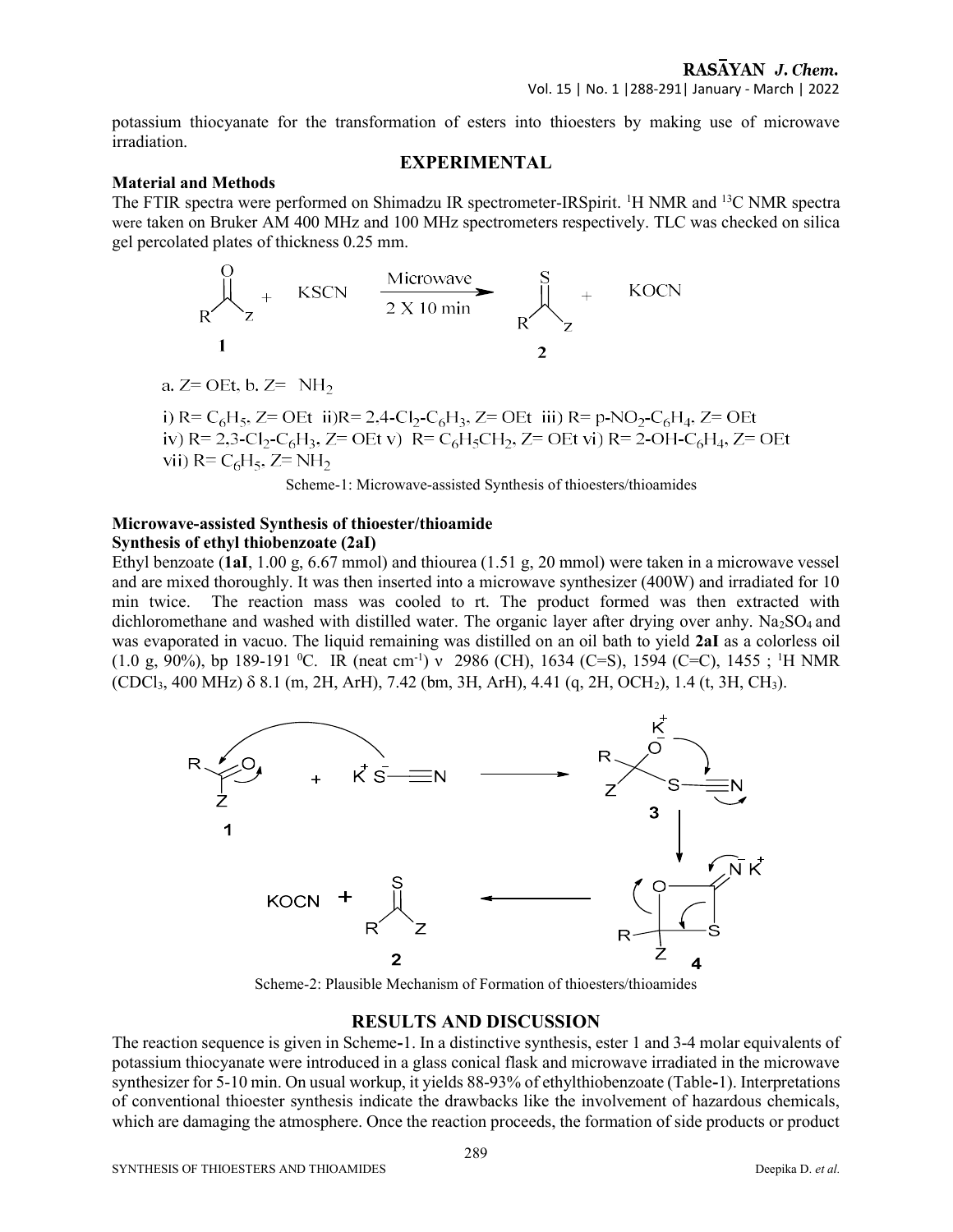## RASAYAN J. Chem. Vol. 15 | No. 1 |288-291| January - March | 2022

mixtures is formed. Subsequently, for a greener practice, it is necessary to develop a quick, easily operated and especially eco-friendly and solvent-free procedure. Based on these interpretations, we assumed to prepare thioesters and amides using potassium thiocyanate as catalyst under microwave conditions. The plausible mechanism of the formation of thioester and thioamide involves the early attack of the sulfur anion of thiocyanate at the electron-deficient carbon atom of the carbonyl group to form intermediate 3, which undergoes cyclization to give oxathietane intermediate 4. The intermediate 4 further undergo ringopening leading to the creation of anticipated thioester/thioamide and KOCN as the side product (Scheme-2). Endorsement to this mechanism is centered on the previously proposed mechanism.<sup>21</sup> The synthesized products were recognized by comparison (mixed mp/mixed bp, Infrared spectra and <sup>1</sup>H NMR spectra) with those of the compounds made using the literature method.<sup>21</sup>

| Table-1 |                            |            |                    |                          |       |
|---------|----------------------------|------------|--------------------|--------------------------|-------|
| Entry   | Ester/Amide                | Thioester/ | $\ell^0C$<br>Bp/mp |                          | Yield |
|         |                            | Thioamide  | Found              | Reported <sup>7,10</sup> | (%)   |
| 1.      | Ethyl benzoate             | 2aI        | 189-191            | 190-191                  | 90%   |
| 2.      | Ethyl-2,4-dichlo benzoate  | 2aII       | 190-191            | 191-192                  | 89%   |
| 3.      | Ethyl-p-nitro benzoate     | 2aIII      | 54-56              | 54-55                    | 93%   |
| 4.      | Ethyl-2,3-dichlro benzoate | 2aIV       | 185-186            | 184-185                  | 88%   |
| 5.      | Ethyl-phenyl acetate       | 2aV        | 202-204            | 202-203                  | 89%   |
| 6.      | Methyl salicylate          | 2aVI       | 199-201            | 200-201                  | 92%   |
| 7.      | Benzamide                  | 2bI        | 180-182            | 180-181                  | 89%   |

## **CONCLUSION**

To conclude, we have demonstrated a very effective protocol for the synthesis of various thioester and thioamide using potassium thiocyanate as thionating agent. The advantages of this eco-friendly and safe protocol include quicker reaction, use of commercially available safe reagent, high product yield and elimination of solvents.

## ACKNOWLEDGEMENT

The authors would like to thank Manipal Academy of Higher Education, Manipal for financial support.

## **REFERENCES**

- 1. P. Lidström, J. Tierney, B. Wathey and J. Westman, Tetrahedron, 57(45), 9225(2001), https://doi.org/10.1016/S0040-4020(01)00906-1
- 2. J. L. Krstenansky, I. Cotterill, Cheminform, 3(4), 454(2000), https://doi.org/10.1002/chin.200049266
- 3. S. Miyazaki, C. Yokouchi, and M. Takada, Chemical & Pharmaceutical Buletin, 37(1), 208(1989), https://doi.org/10.1248/cpb.37.208
- 4. A. Gourdenne, A. H. Maassarani, P. Manchaux, S. Aussudre and L. Thourd, Polymer Preprints, 20(2), 471(1979)
- 5. J. Azuma, T. Katayama, and T. Koshijima, Wood Research, 72, 1(1986)
- 6. T.S S. Kumar, I. Manjubala, J. and Gunasekaran, Biomaterials, 21, 1623(2000), http://doi.org/10.1016/S0142-9612(00)00014-4
- 7. M. Y. Tse, M. C. Depew and J. K. S. Wan, Research on Chemical Intermediates 13, 221(1990), http://doi.org/10.1163/156856790X00102
- 8. B. S. Sekhon, International Journal of PharmTech Research, 2(1), 827(2010)
- 9. A. S. Grewal, K. Kumar, S. Redhu, S. Bhardwaj, International Research Journal of Pharmaceutical and Applied Sciences,  $3(5)$ ,  $278(2013)$
- 10. E. Block, Reactions of organosulfur compounds, Academic Press, New York, 366 (1978).
- 11. R. J. Cremlyn, An introduction to organosulfur chemistry, JohnWiley and Son's, NewYork, 262 (1996).
- 12. J. V. Meizger, 1984, Thiazoles and their Benzoderivatives, in: A. R. Kartrizky, Comprehensive Heterocyclic Chemistry, Pergamon Press, New York, pp. 235-331, https://doi.org/10.1016/b978- 008096519-2.00087-4
- 13. Z. Kaleta, B. T Makowski, T. Soos and R. Dembinski, Organic Letters, 8(8), 1625(2006), https://doi.org/10.1021/ol060208a